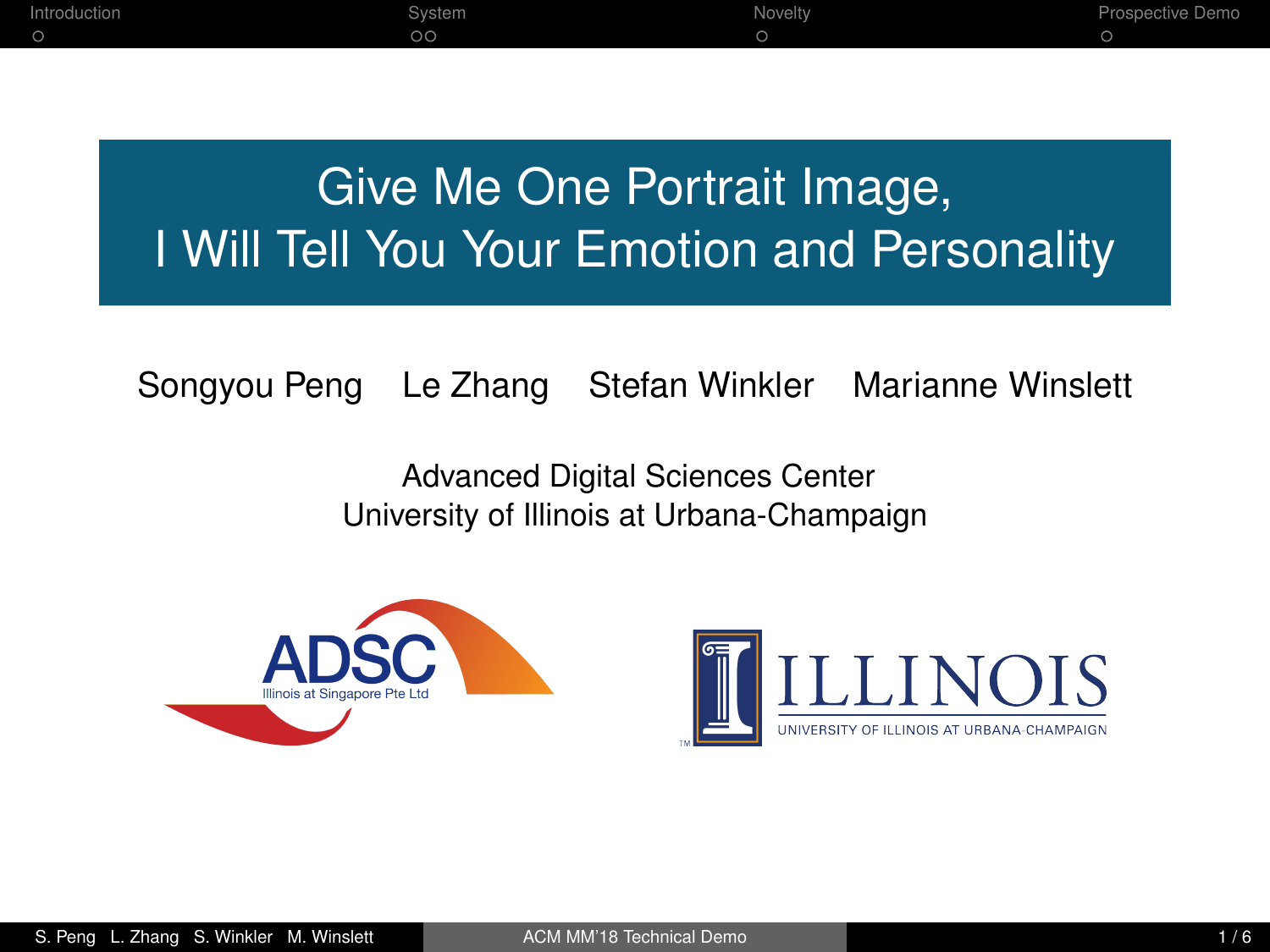<span id="page-1-0"></span>

| Introduction | r<br>Svstem  | Novelty | $\overline{\phantom{a}}$<br>Prospective Demo |
|--------------|--------------|---------|----------------------------------------------|
|              | $\sim$<br>vv |         |                                              |
|              |              |         |                                              |

## **Introduction**



#### We propose a system

Predict your personality and emotion accurately from one image.

Establish the relationship from emotion to personality directly.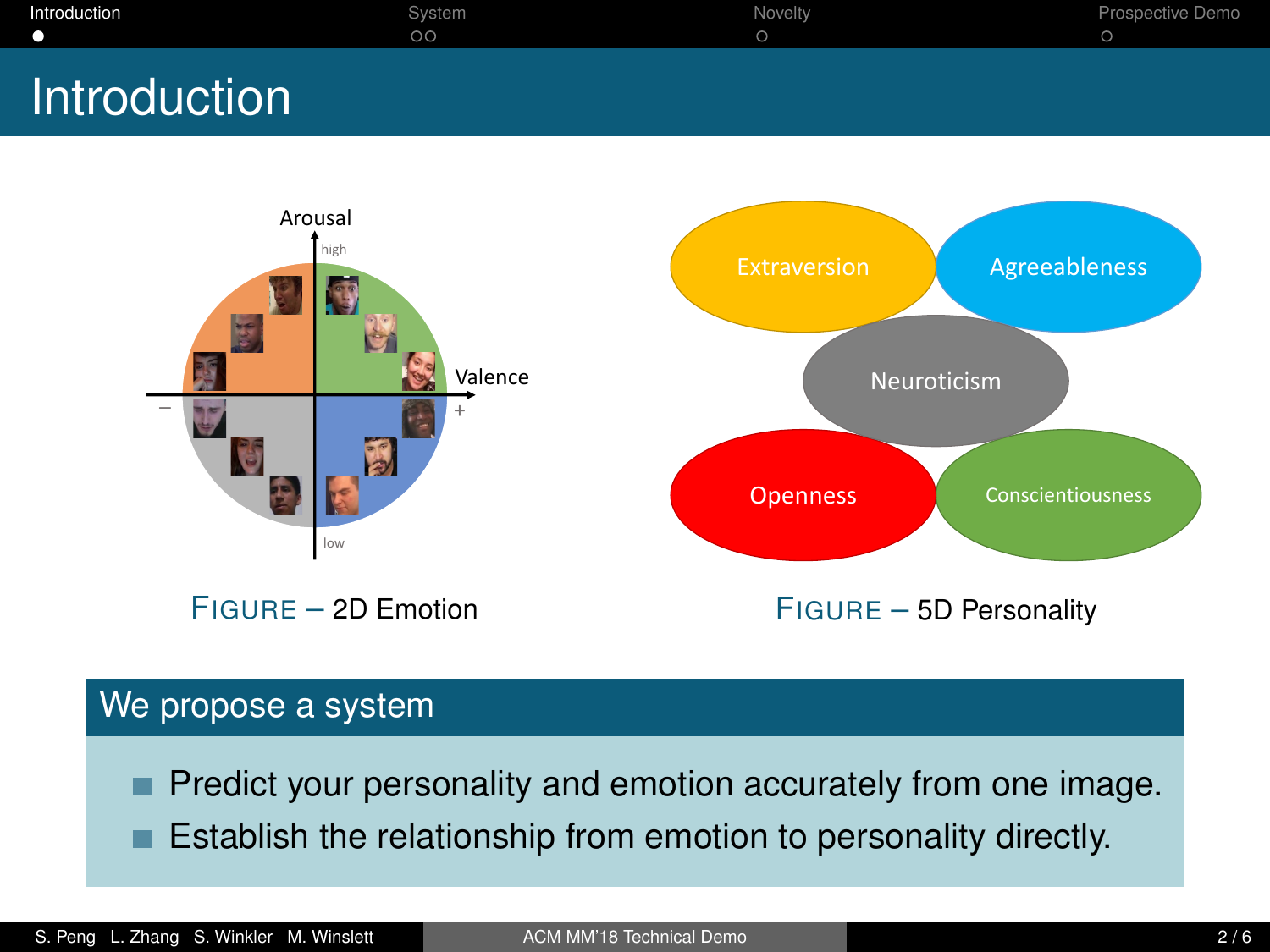<span id="page-2-0"></span>

| Introduction       | Svstem<br>80 | Novelty | Prospective Demo |
|--------------------|--------------|---------|------------------|
| Scientific details |              |         |                  |



#### An end-to-end jointly trainable deep network

- Faces are cropped and aligned with MTCNN in both datasets. Only 3 frames in a video from the personality set are sampled.
- Both streams share the same feature extraction module (FEM).
- **Feature coherence is performed with an adversarial-like loss function, in order to** reduce statistical distributions discrepancy between two datasets.
- The emotion-to-personality relationship is explored with a feed-forward network. п

**At test time** with one image, emotion & personality traits are predicted. Personality can be furthered improved by emotion-to-presonality relationship from RAM. See next slide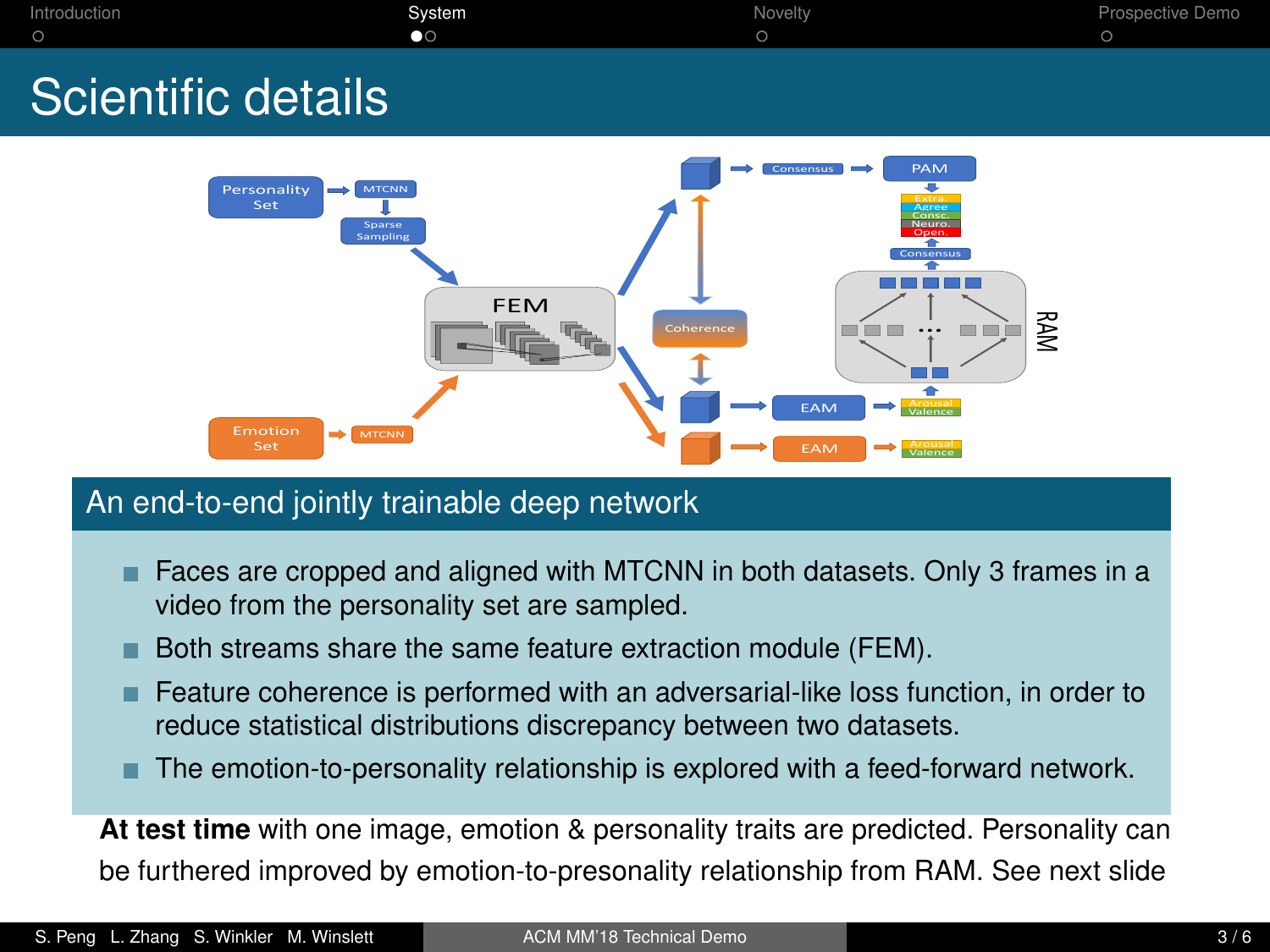| Introduction   | System | Novelty | Prospective Demo |
|----------------|--------|---------|------------------|
|                |        |         |                  |
|                |        |         |                  |
|                |        |         |                  |
| <b>Results</b> |        |         |                  |
|                |        |         |                  |

| Mean accuracy A        |         |        |        |        |        |        |
|------------------------|---------|--------|--------|--------|--------|--------|
|                        | Average | Extra. | Aaree. | Consc. | Neuro. | Open.  |
| NJU-LAMDA <sup>1</sup> | 0.9130  | 0.9133 | 0.9126 | 0.9166 | 0.9100 | 0.9123 |
| Ours (RAM)             | 0.9034  | 0.9106 | 0.9080 | 0.9024 | 0.9087 | 0.9070 |
| Ours (PAM)             | 0.9161  | 0.9200 | 0.9132 | 0.9209 | 0.9127 | 0.9142 |
| <b>Ours (PAM+RAM)</b>  | 0.9168  | 0.9203 | 0.9142 | 0.9205 | 0.9139 | 0.9149 |

*R* 2 **score**

|                       | Average | Extra. | Agree. | Consc. | Neuro. | Open.  |
|-----------------------|---------|--------|--------|--------|--------|--------|
| NJU-LAMDA             | 0.4548  | 0.4808 | 0.3381 | 0.5435 | 04745  | 0.4370 |
| Ours (RAM)            | 0.3738  | 0.4486 | 0.2643 | 0.3494 | 0.4422 | 0.3643 |
| Ours (PAM)            | 0.4781  | 0.5441 | 0.3378 | 0.5705 | 0.4894 | 0.4484 |
| <b>Ours (PAM+RAM)</b> | 0.4863  | 0.5535 | 0.3511 | 0.5660 | 0.5024 | 0.4584 |

S. Peng L. Zhang S. Winkler M. Winslett [ACM MM'18 Technical Demo](#page-0-0) **And Acmical Demo** 4 / 6

<sup>1.</sup> NJU-LAMDA is the winner of ChaLearn Challenge on First Impressions in ECCV 2016 with the state-of-the-art results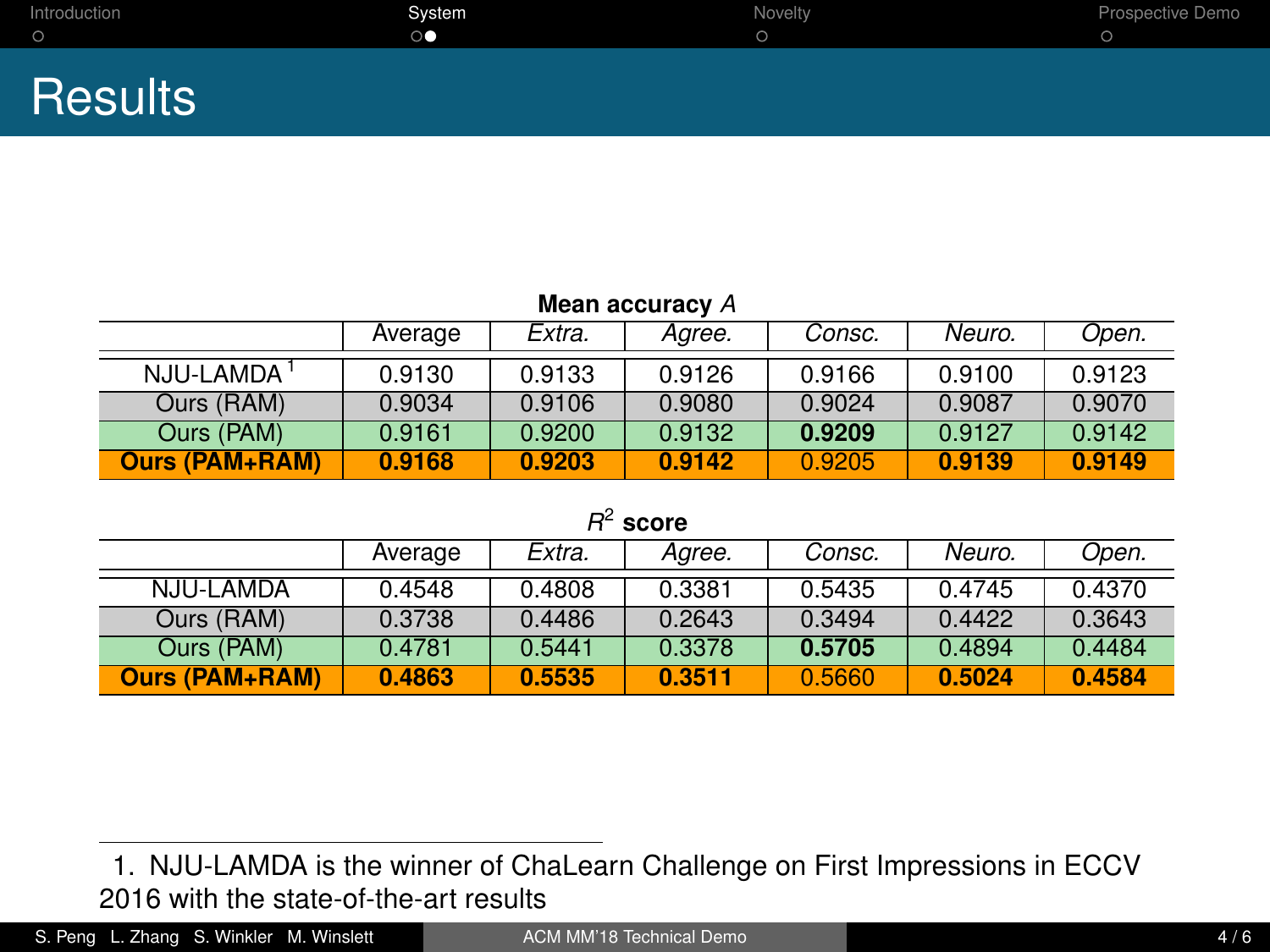<span id="page-4-0"></span>

| Introduction   | System<br>$\circ$ | Novelty | Prospective Demo |
|----------------|-------------------|---------|------------------|
| <b>Novelty</b> |                   |         |                  |

## Existing work

- Treat emotion or personality prediction as individual tasks.
- Personality can only be predicted in video level.
- Never explore the relationship from emotion to personality.

## Our work

- First work to investigate the feasibility of jointly analyzing the personality, emotion and emotion-to-personality relationship within a single deep neural network.
- Achieve state-of-the-art accuracy in personality estimation
- Provide a promising solution for automatically annotating frame-level humans' personality based on their emotions.